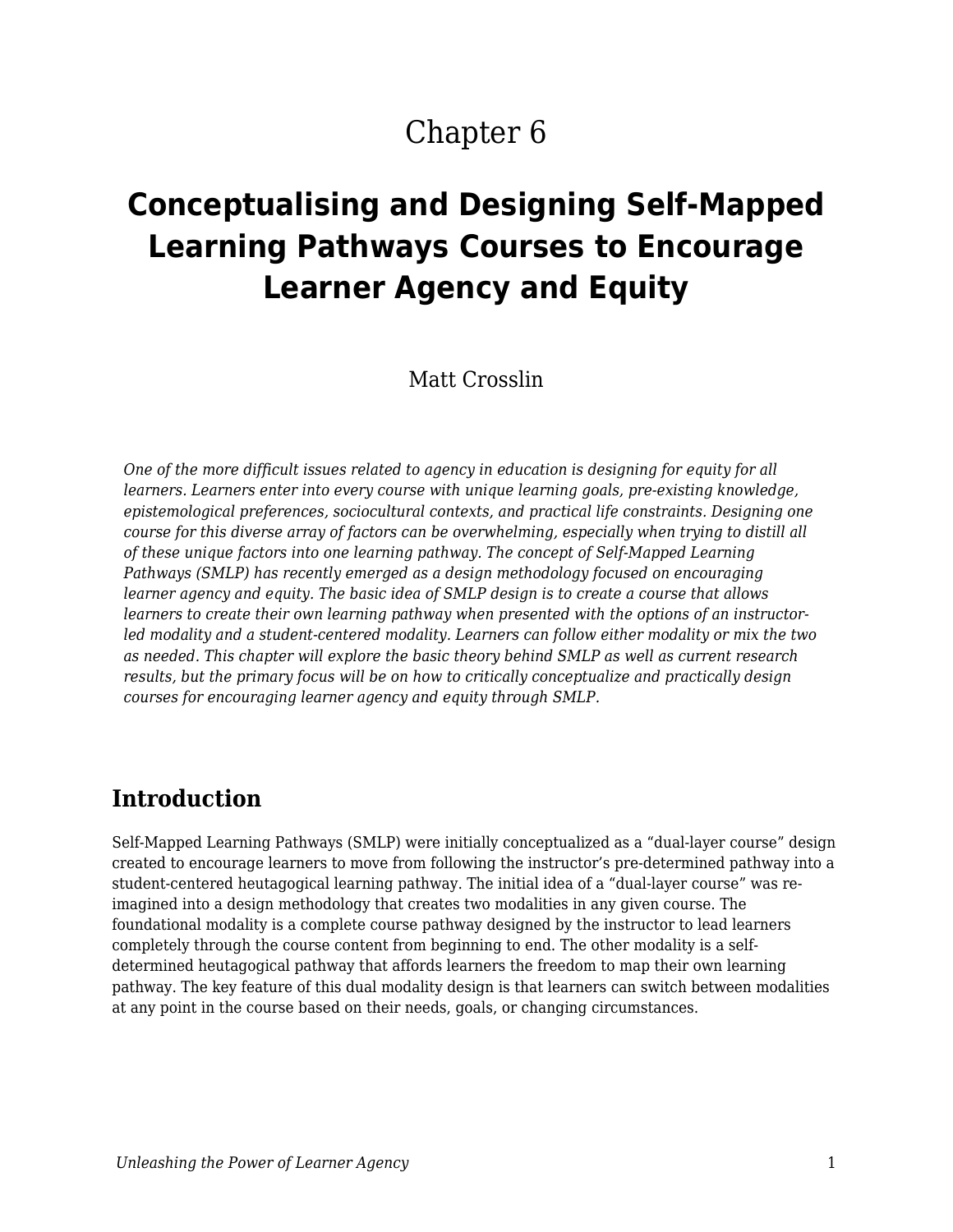## **Where Did the Idea of Self-Mapping a Learning Pathway Come From?**

The first version of SMLPs course came about in 2014 (Crosslin, 2016a) in a Massive Open Online Course (MOOC). MOOCs were initially conceived as learner-centered networked learning experiences in the form of free courses that were open for registration to anyone in the world with access to a computer and the Internet (Kovanović, Joksimović, Gašević, Siemens, & Hatala, 2015). In 2011, a new form of MOOC came to prominence that focused on following instructor-centered pathways (Kovanović, Joksimović, Gašević, Siemens, & Hatala, 2015).

SMLP started off as an attempt to create a dual-layer combination (Crosslin, 2014a) of the two MOOC forma, a course that had one layer for a standard instructor-focused modality, and another layer for a learner-centered modality. The main idea was that learners could choose either layer they wanted to start with and switch back and forth or mix and match as needed, while they progressed through the course (Crosslin, 2015b). The instructor-centered modality was there for those who were either new to the topic and needed a defined guide or, for various reasons, chose to follow a pre-defined pathway. The learner-centered modality was there for those that wanted to make their own pathway or wanted to explore the same topic from a different sociocultural or intersectional perspective.

While the response was very positive both from dual-layer course learners (Crosslin, 2018; Crosslin & Dellinger, 2015), as well as the instructors who tried or considered the dual-layer format in other contexts (Bali & Caines, 2018; Crosslin, Milikic, Dellinger, Jovic, & Breuer, 2019; Hall, 2017; Kilgore & Al-Freih, 2017), there were many important questions raised in discussion and feedback sessions (Crosslin, Dellinger, Joksimovic, Kovanovic, & Gaševic, 2018; Dawson, Joksimovic, Kovanovic, Gaševic, & Siemens, 2015; Rosé et al., 2015). Many learners wanted to know which modality is better (some felt that using the term "layers" implied one was better than the other). Some of the instructorcentered learning learners wanted to know why the learner-centered options were there, while some of the heutagogical-leaning learners wanted to know why the instructor-centered options were there (many of them even disagreed over whether the course was really instructor- or learner-centered (Crosslin, 2015a)). Several learners felt lost or overwhelmed trying to figure out where to go. Others wanted the course to have formalized avenues of engagement for learners, which were distinctly lacking in dual-layer designs (much of this comes down to personal perspective, as others such as Montero-Colbert, Delia Deckard, Stewart, Richard, and Nanan (2019) would have disagreed with this as they saw the dual-layer as having distinct pathways with formalized peer engagement).

This feedback led to several changes with the design model. The main change was that the concept of "dual-layer" was dropped. The new term "Self-Mapped Learning Pathways" ([https://edtechbooks.org/-RdMG\)](https://mattcrosslin.com/pathways/about/) was adopted to better reflect what learners were expected to do in these courses. Initially, the goal of the dual-layer course designers had been to push learners towards the learner-centered pathway, but feedback from learners indicated that many of them needed the instructor-centered pathway for a variety of reasons (e.g., time constraints, ease of use, busyness of life) (Crosslin, 2016a). Therefore, the idea that every choice is equally important was adopted (Crosslin, 2015c). To help facilitate that concept, the focus of the course was moved away from complex course maps (Crosslin, 2014c) to neutral zones that described multiple options from which the learner could choose (Crosslin, 2014b).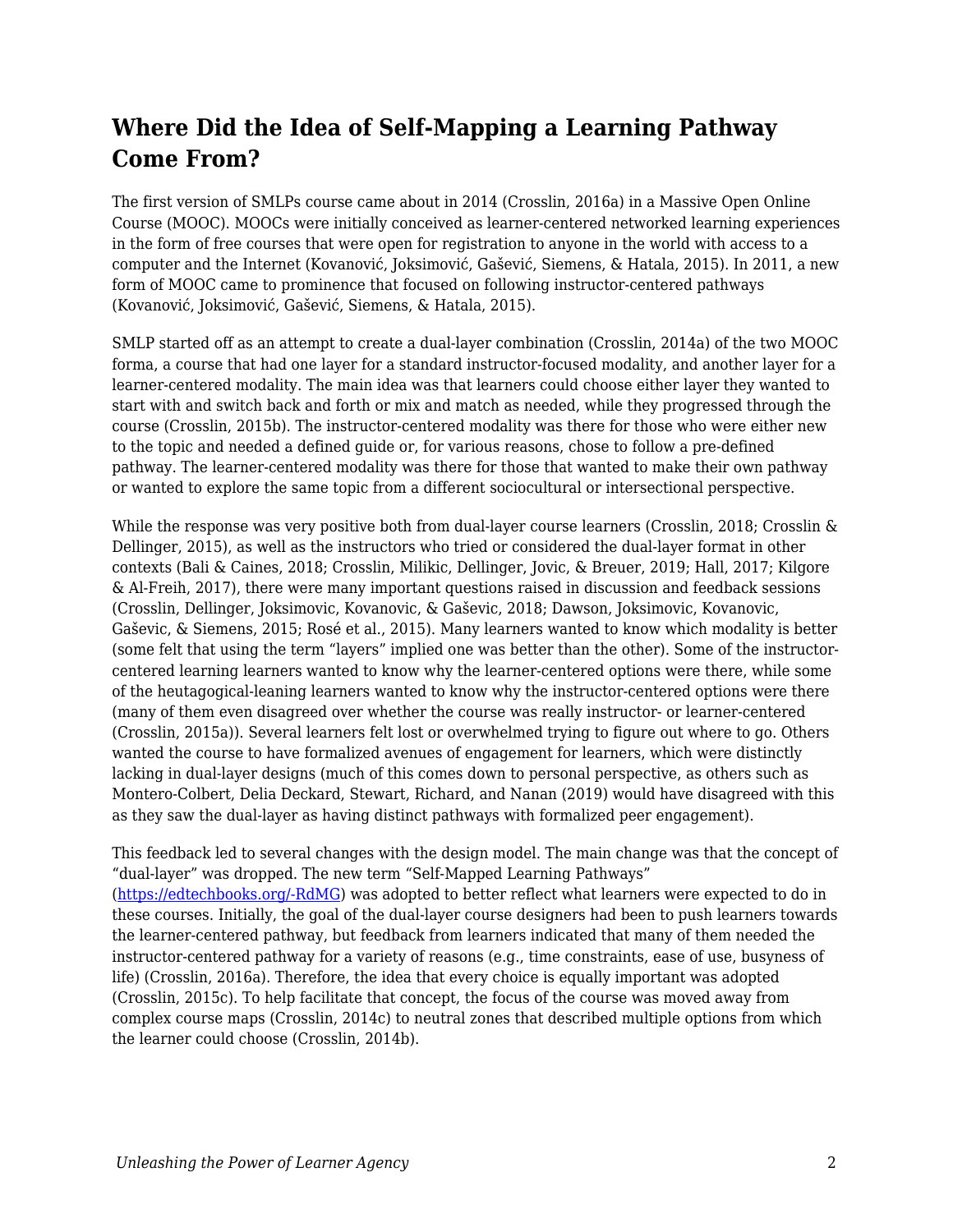## **SMLP Learning Experience Design**

Designing SMLP learning experiences can really begin at any stage. One good place to start is by creating a shell for a neutral zone, and then moving quickly to the instructor-centered modality (because that typically already exists in many courses). Additionally, the process of deconstructing and critically examining the instructor-led modality to create a learner-centered modality can be helpful (and enjoyable).

One thing to keep in mind is that courses within formal systems will have limitations or requirements imposed by that formal system. SMLP is one possible design methodology for helping learners take agency over their own learning, but when it occurs within formal structures, adjustments might have to be made. For example, formal education typically requires certain topics to be covered, or assignments to be graded, or certifications to be awarded due to systemic rules. Adjustments to SMLP to meet these requirements are to be expected. The concepts covered in this chapter are ideals that some can fully implement, but many instructors might have to pick and choose which ones apply depending on systemic limitations.

#### **Neutral Zones – The Learning Experience Hub**

The temptation for many will be to use an institutional Learning Management System (LMS) to create the main course hub. While this may be the easiest route, LMSs are really designed from an instructor-centered mindset and should be reserved for that modality. Similarly, the course hub really should not reside on a social networking website because the social nature creates a bias for studentcentered learning (and not all learners are ready for that).

One recommendation is a self-hosted website running something like WordPress. A Neutral Zone is intended as a place where both modalities are presented, where options for self-mapped learning will be shared, and where learner examples will be featured (with the permission of learners, and heavy examination by the instructor as to why they share the ones they do share). Something like WordPress provides tools to make all of this happen, but there are others that work just as well. Figure 1 shows an example of a Neutral Zone with pathway options visualized as a stream or a garden. On the left side is the description of options, on the right is the list of options for the "Stream" (instructor-centered) pathway.

Figure 1

Example Neutral Zone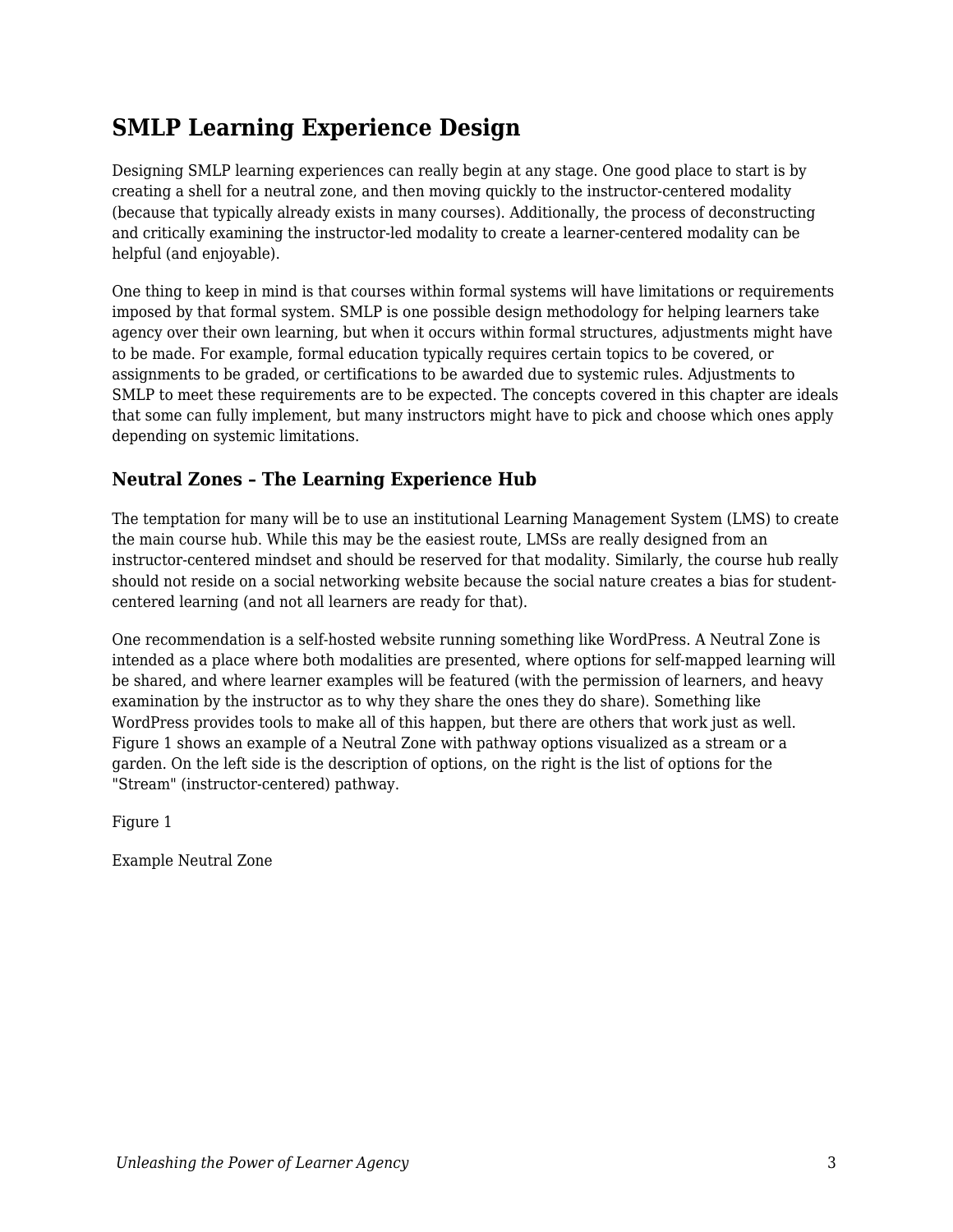

Regardless of what tool is used, the goal for creating a Neutral Zone is twofold: to humanize the course by promoting presence (see [https://humanmooc.pressbooks.com/\)](https://humanmooc.pressbooks.com/), and to help learners constantly examine their mapping choices. Here are some resources to read more about the relationship between learner choices and neutral zones:

- Designing a Neutral Zone in Dual-Layer (Customizable Modality) MOOCs (Crosslin, 2014a)
- Digging Into What 'Choice' is in Customizable Modality/Dual-Layer (Crosslin, 2015b)
- Evolution of the Dual-Layer/Customizable Pathways Design (Crosslin, 2016b)
- Every Choice is Awesome. Every Path is Cool When You're in #HumanMOOC (Crosslin, 2015c)

#### **The Instructor-Centered Modality Design Phase**

Designing the instructor-centered modality probably will be the most familiar aspect for many. Several resources exist to help create a high-quality learning pathway for following what the instructor thinks that learners should do to master the topic. There is no need to repeat these concepts here. However, there are several issues to highlight in order to make this modality as easy to use as possible for the most learners:

- **Accessibility**: everything should follow all accessibility requirements. This means captioning for videos, alt tags for images, screen reader testing, good color contrast… all of the standards (see [https://edtechbooks.org/-TIE](https://accessiblecampus.ca/tools-resources/educators-tool-kit/)).
- **Course Alignment**: the instructor-centered modality will need to have well-written goals, objectives, competencies, etc. (see [https://edtechbooks.org/-mbUe\)](https://bokcenter.harvard.edu/learning-goals-and-learning-objectives). However, remember that these standards are for those that follow the instructor, so don't become so attached to them that they become the power center of the course.
- **Micro-Content**: When creating content, keep in mind how it will all connect to learners who are creating their own pathway:
	- 1. Since learners will possibly come in and out of the content and activities, creating each part as stand-alone micro-content (Semingson, 2017) will help learners as they map their own pathway.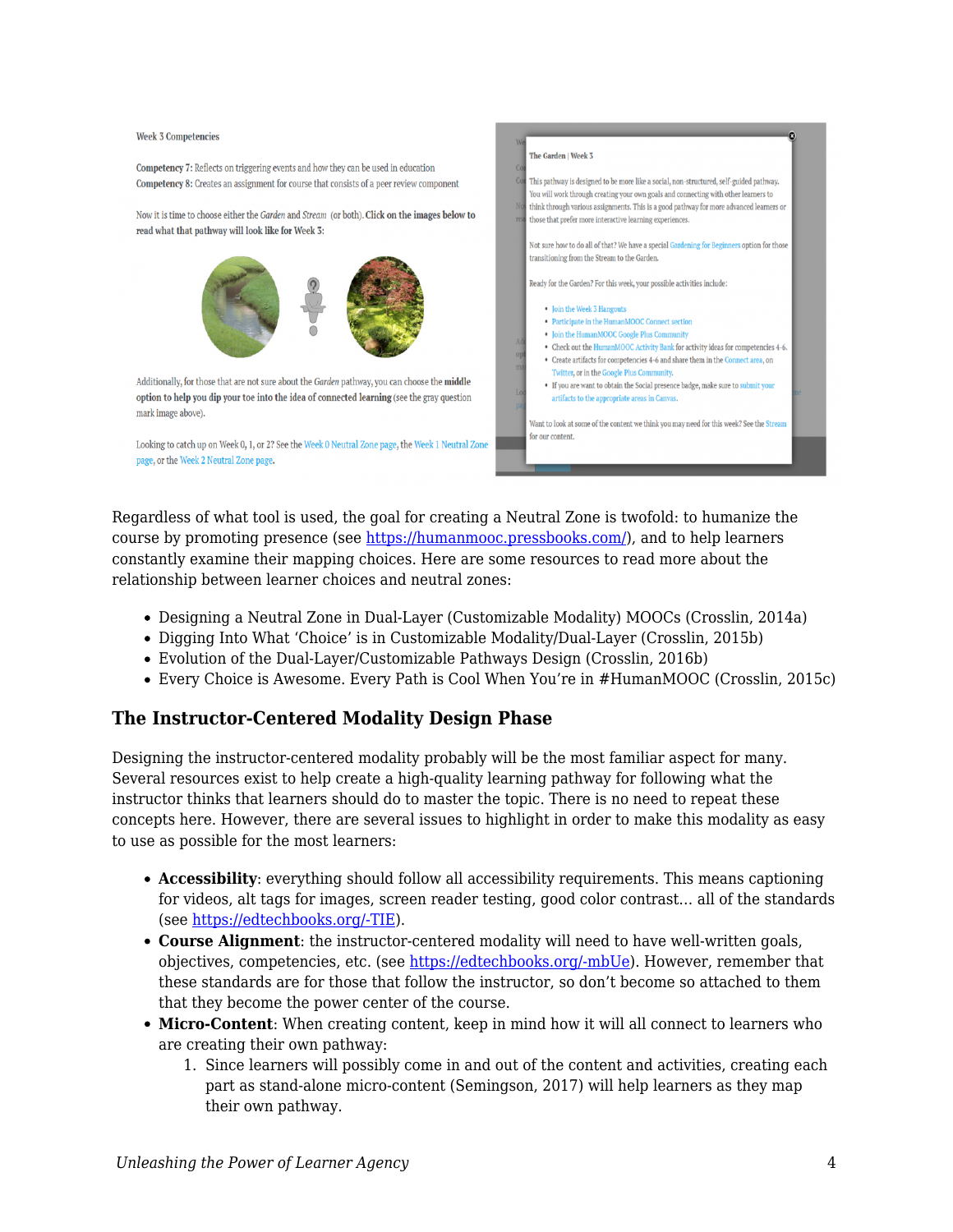- 2. However, make sure that any learner who stays on the instructor-led pathway doesn't get lost. Make sure there is flow, deep thought, reflection, and other design considerations that help learners move through content smoothly.
- 3. Examine all content and activities for bias, oppressive power dynamics, and missed opportunities to examine intersectionality. Invite learners to do the same to help improve course quality.
- **Assessment**: Assessment can be complicated in SMLP courses. This is partly because grading is a complicated and problematic concept in general. The main reason assessment is complicated in SMLP courses is because any grading plans would have to assess work across multiple varied self-mapped pathways. Ideally, in place of grades, instructors could discuss pathway artifacts in an interactive format - learners would submit early drafts of work, instructors would then comment, learners would ask questions and adjust, and the process would repeat until both are satisfied with the final artifact. If possible, learners could also be allowed to work with the instructor to create their own assignments. This system may require some type of approval and oversight at the program or system level, but this possible interactive plan is not unheard of in education. However, since many institutions require instructor to give grades, assessment does need to be addressed in those situations. When grading is required, one method that helps is to first create an ideal grading plan for the instructor-centered pathway. Then consider how that grading plan would need to be deconstructed to make it work for the learner-centered modality as well as the instructorcentered modality. Focus on the core competency that learners need to demonstrate rather than specific assignment-based details like word count requirements and standardized test questions. This idea will be explored more in the next section.

Keep in mind that learners are following this pathway by choice when they are on it, not by being controlled by the instructor. Make sure that all design choices reflect choice and not control. Having learners review designs for the instructor-centered modality might be a good way to examine content for bias as well.

#### **The Learner-Centered Modality Design Phase**

While some may see the learner-centered modality as the easiest one to design, the truth is that it requires a lot of effort to not codify existing biases into the design - especially for those with more power and privilege that enjoy the freedoms that learner-centered options can afford them. Rather than looking at this modality as one that just sets learners free to do as they like, we should look at it as the modality that ties together many learner pathway options. This part is more of a fuzzy area, but there are a few suggestions for this modality below.

- **Deconstructing "Instructor-Led"**: In order to form some guidelines / scaffolding / suggestions for the learner-centered modality, one recommendation is to take any course goals, objectives, and standards and break those down to the smallest parts possible. For example, take a performance objective, remove the conditions and criteria, and all that is left is the main part needed for learners: the behavior or idea that learners are to study. Turn this into a very open-ended competency and let it serve as a guide or idea for the week / module in the Neutral Zone. Let learners deconstruct it even more if they don't connect with it or think it works for them.
- **Communication**: One of the important aspects to analyze in designing the learner-centered modality is the ways that modality options are communicated. Those with educational backgrounds can too easily slip back into communicating definitive instructions that make all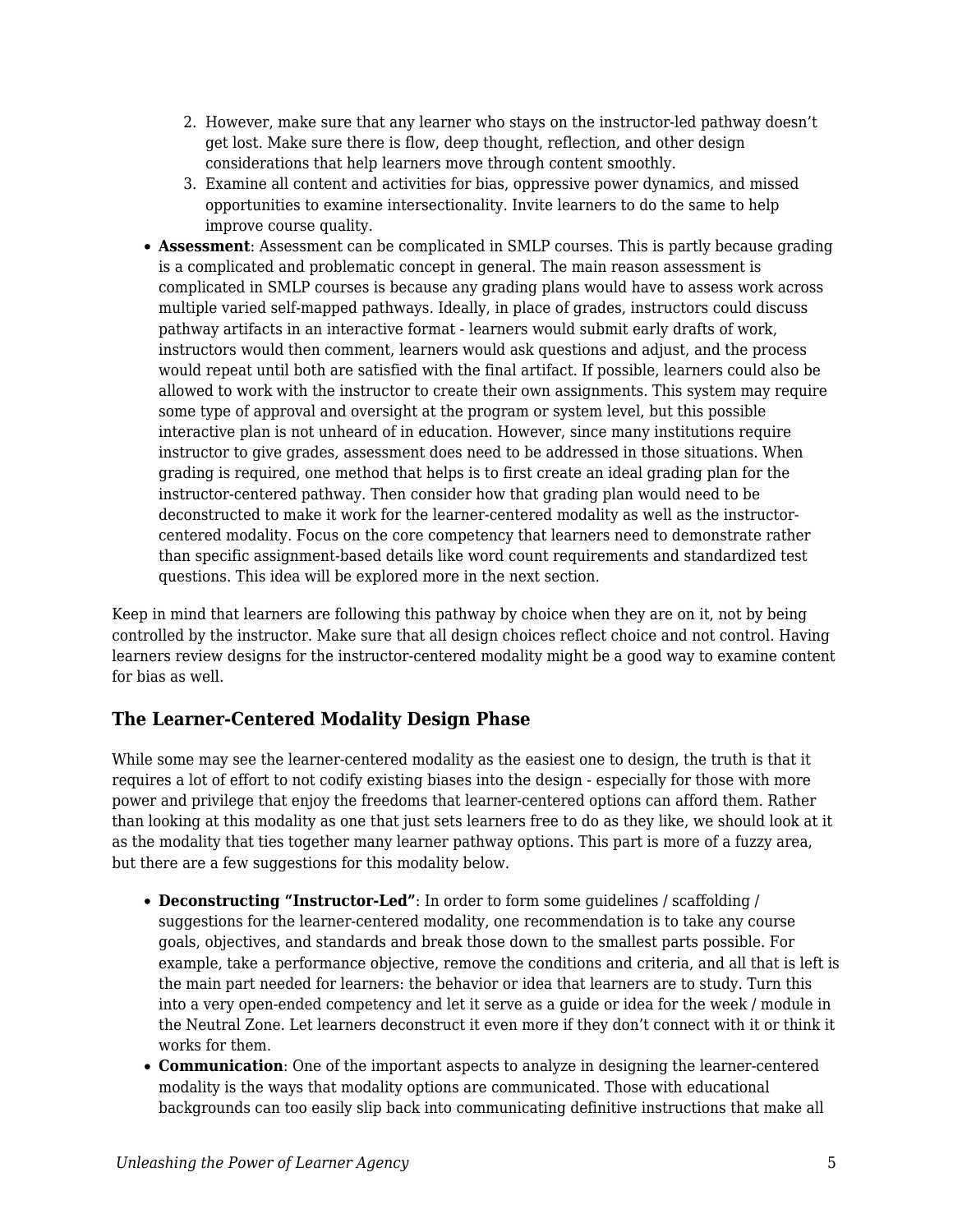learners feel like they have to follow them. Language can also communicate unexamined power dynamics and intersections that stifle pathway mapping rather than help.

- **Flexibility and Choice**: The key feature of this modality is to add flexibility and choice. Some learners will be ready for this, others will not. Course design will need to walk a fine line between giving some ideas or guidance to help those who aren't quite ready, while making room for those who are ready. Much of this will happen in the Neutral Zone. Some learners have found the concept of an activity bank of assignment suggestions helpful, especially if instructors get permission to include examples of pathways different learners have created in past courses.
- **Assessment**: Typically, the best methodology to approach grading in SMLP courses is ungrading (see Bali, 2019a; Fasheh, 2000; and Stommel, 2020) with feedback and discussions of outcomes. Journaling, portfolios, and other forms of authentic assessment can be helpful with this. Learners will probably also more than likely need to take partial or total control of creating guidelines for assessment / feedback / grades. Also, any documentation of pathways maps can help (see next section). The main difficulty in this area is that assessment of any kind will need to cover both the instructor-led modality and the learner-centered modality (and all of the options this creates). Qualitative rubrics with open-ended criteria could help here, especially in the context of institutions that require instructors to be the ones to give grades. Qualitative rubrics in the context of SMLP would not focus too much on the details of what learners did for assessment (like word counts, and paper structures), but on how the learner provided proof that they have learned or accomplished something. It wouldn't be a list of micro-managed point values, but a chart with open sections to provide thoughts and feedback. There are also other ways to think about documenting the learning process in SMLP. For one example, see "Documenting Customizable Pathways" (Hall, 2017).

#### **The Learning Pathway Map**

The main activity for most learners should be the creation of a learning pathway map. This, at a minimum, would contain a description of what they plan to do to learn the topic, what resources they will need to learn, and how they will prove they have learned what they say they have. It may be a copy of the instructor-centered pathway, a mixture of the two modalities, or something else. The key is for learners to engage with the determination of what they will learn, as this is the core of heutagogy.

However, since learners may find it difficult to plan too much in advance, initial mapping should focus on general goals for the entire learning experience. Weekly (or module-based) focused mapping activities can help work out the specifics and details of learning maps. Be sure to make space for initial mapping at the beginning of class, while also including weekly time to focus, revise, and reflect on specific mapping choices.

Keeping in mind that these maps are not rigid, learners can expect to change their minds as they follow their own map. This level of agency and control can be daunting for some learners that are not used to it, so instructors will need to exercise patience, encouragement, and understanding as learners work through the process. Instructors should probably take notes about what does and doesn't work in their role as guide and encourager throughout each offering of their learning experience.

There are a wide variety of ways to accomplish the mapping of individual learning pathways. These will generally involve some form of technology. This could be as basic as a pencil or paper, digitally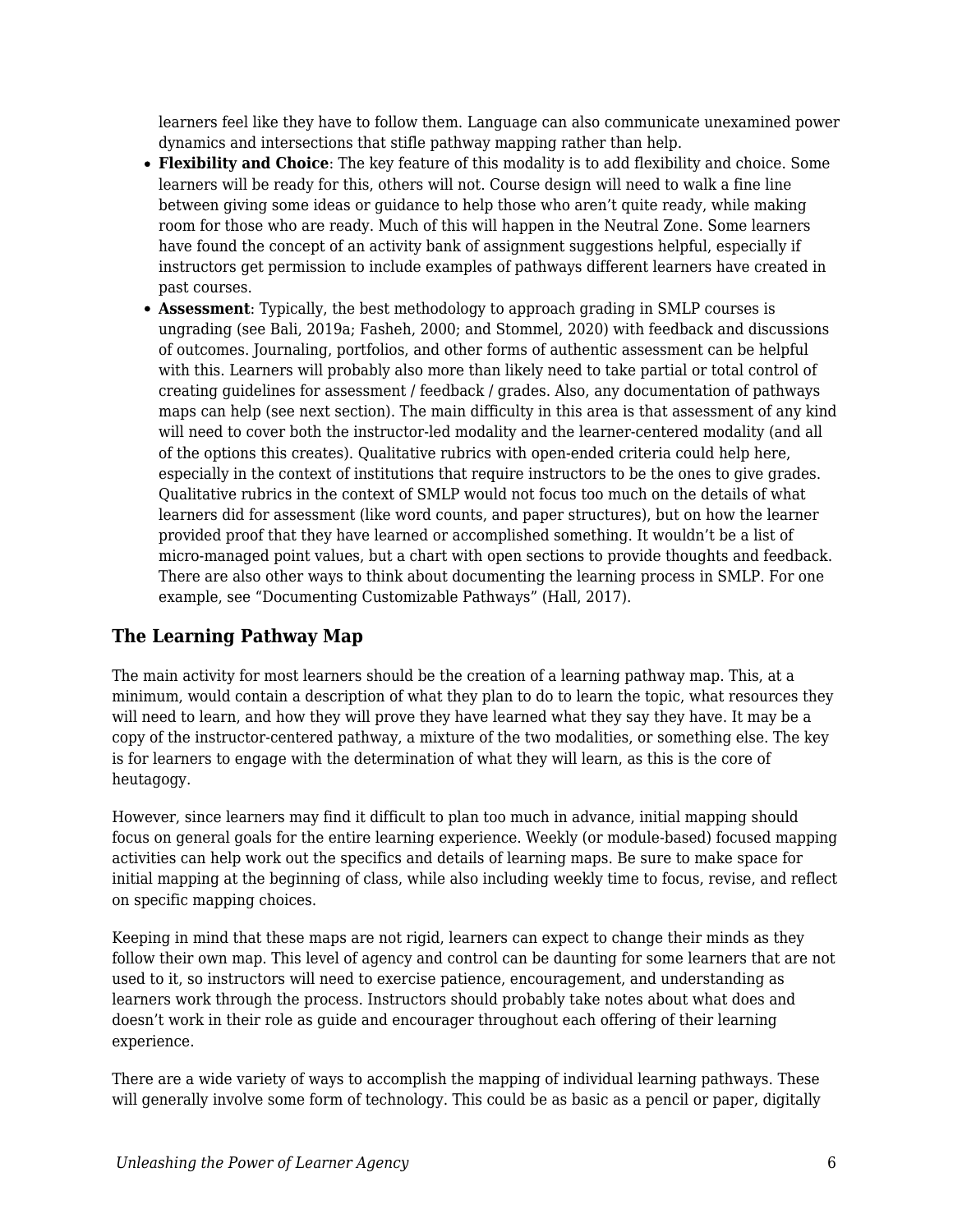supported through a WordPress blog or Word document, or a combination of technologies like mind maps. If online technologies are utilized, please keep in mind that there are pros and cons to every service. Technology is not neutral; there are contexts of power dynamics, biases, and privacy concerns built into every single tool that need to be examined (see McMillan Cottom, 2019). Many technology companies engage in oppressive surveillance techniques that affect different sociocultural intersections to different levels of severity (Gilliard, 2019; Noble, 2018; Watters, 2019). Learners should be fully informed of every issue that could possibly arise from using data generating and collecting tools online, as well as options for opting out.

For one idea on how to use various tools to map pathways, see "Creating a Self-Mapped Learning Pathway" (Crosslin, 2017). Note that the tool in that example is gone, highlighting the precarious nature of using technology like this. However, the ideas within the post can still be implemented across a wide range of tools.

Instructors can also experiment with different ways to present mapping options and the neutral zone. These new tools will also possibly introduce accessibility issues in addition to privacy and power dynamic concerns, so please make sure to consider these aspects and communicate issues clearly to learners. For an example of one idea that utilizes H5P and Twine micro-lessons, see "Building a Self-Mapped Learning Pathways Micro-Lesson: H5P vs Twine" (Crosslin, 2019).

## **Reflection and Analysis**

In conjunction with the mapping activity, learners should be encouraged to reflect on why they made the choices they made: why they chose the options they did, why they followed their map the way they did and why they made the changes they did. Encourage them to reflect on power dynamics, intersectionality, and sociocultural factors that impact on their learning.

In order to not overwhelm learners, make sure there is time within the class schedule to reflect. There could even be three levels for the final reflection: one level for themselves, one level to prove to others that they learned what they say they did, and a final level that could be shared with other learners (with permission, of course). The first level can be wide, lengthy, and as deep as needed, since it would be primarily for the learner themselves. The next level could be based on competencies, goals, course activities, and other contextual requirements (like institutional grading requirements). The third level of reflection could theoretically be gathered in a repository to help future learners in their learning pathways mapping. If different learners reflect on the various intersections in their life and how that affects their learning pathway, those with similar intersecting aspects could find guidance for mapping their own pathway. Seeing how other learners like themselves navigated the course previously to explore something outside of the average pathway could help encourage others to make these choices as well.

## **SMLP and Equity**

As this chapter is practical in nature, examination of important mindsets critical to implementing SMLP equitably cannot be addressed fully. However, SMLP was conceptualized to address some concerns raised by critical pedagogy (see Freire, 1996 and Hooks, 1994 for more about critical pedagogy). Therefore, some of the core social justice mindsets that are needed to empower heutagogical pathway creation need to be noted. These include: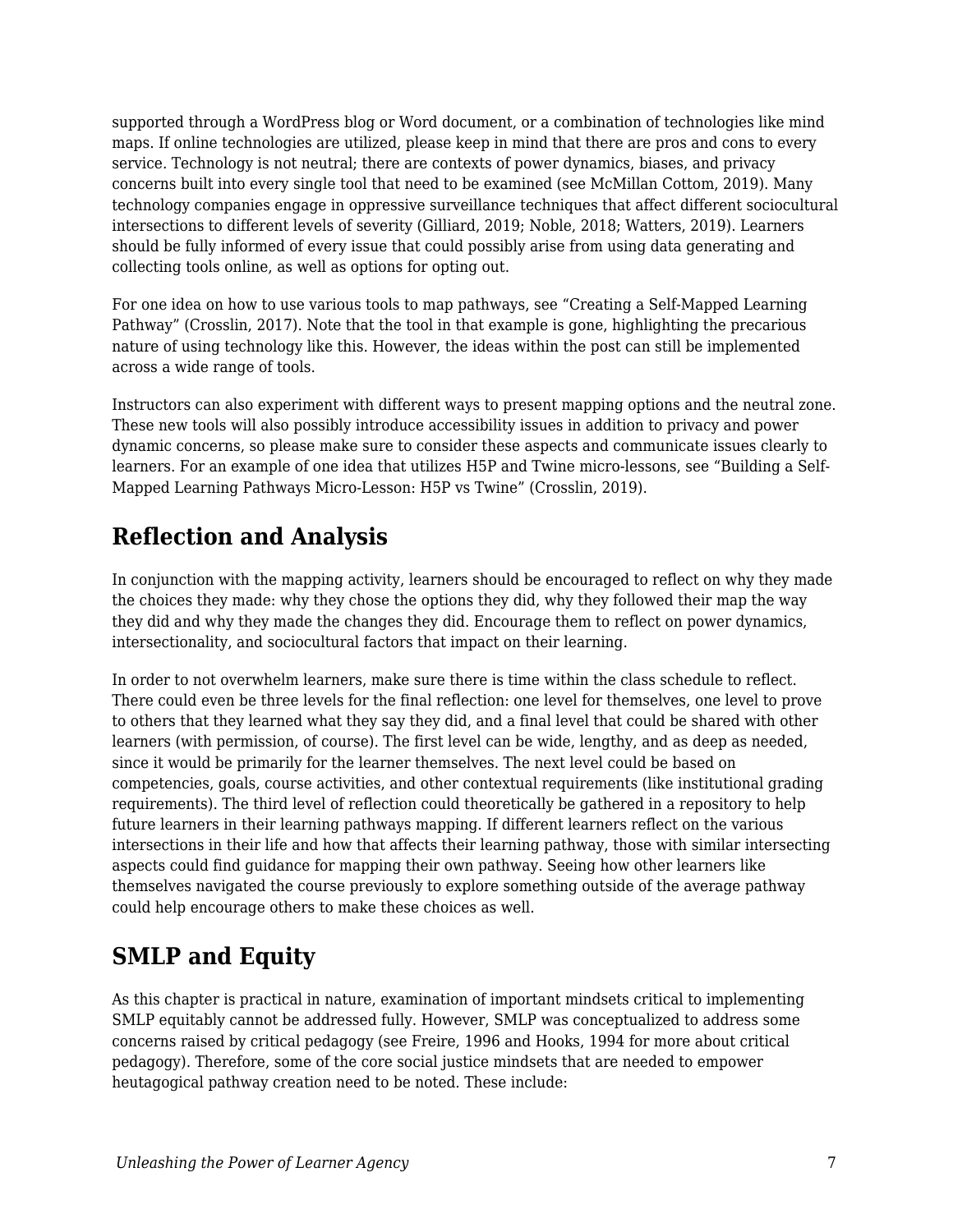- **Allow each learner to center their unique intersectionality.** Intersectionality is a term that was coined by Crenshaw (1989) as a critique of power dynamics that ignored the unique oppression of black women. Each learner will have a unique intersection of sociocultural characteristics - SMLP works best when each learner can center their unique intersection rather than those of the instructors or other learners. Indigenous Pedagogy brings an important perspective to this by seeing each learner as a "potential knowledge-keeper and teacher" based on the Indigenous value that "all members of a community have knowledge to share" (Restoule & Chaw-win-is, 2017, p.12).
- **Avoid the temptation to re-center dominant identities.** Mehran (2019) points out how white males can often reframe and re-center intersectionality back on themselves. Instructors of any sociocultural background can possibly do this as the one in charge of the course, so instructors must avoid re-centering themselves in SMLP course design.
- **Because of historic educational power imbalances, learners may not be aware of their capabilities.** Bali (2019b) makes an important point about Capability Theory that can guide the development of SMLP courses: "one's surrounding environment can limit someone's capacity to practice what they are capable of…. we must recognize that marginalized people, when given agency and choice, may not be able, at first, to make good choices because of the hegemony of the dominant worldview narrowing their vision on what is possible for them" (para. 14). In other words, learners may need help and encouragement to step outside of the single linear pathway that they are most accustomed to from their past.
- **Don't forget to keep all aspects of the SMLP course accessible.** Because SMLP courses can be seen as "experimental," the temptation exists to jump in and not design for accessibility. Make sure this does not happen. See Thurber and Bandy (2018) for a good summary of accessibility and design in online courses.

### **Conclusion**

This chapter set out to examine some of the practical ways to create a course that implements the heutagogical goal of learner agency. Because many people are typically not taught how to be a learner, the SMLP design methodology was presented as one method to facilitate a course that allows learners to map their own pathway as a means of achieving agency. Learners are given the option to choose from a pre-determined instructor-centered pathway, or to create a pathway of their choosing. This includes mixing in parts of the instructor pathway if they so choose. Giving learners these options allows them to center their unique intersectionality while also individualizing the amount of support they need from the instructor based on their personal capabilities. But because the choice is in the learners' hands, they retain agency over exactly what they need.

While there has been some research conducted on SMLP courses, much is still unknown about how learners navigate these spaces. Additionally, technology tools that allow for mapping - while also protecting privacy - are few and far between. Future work in the SMLP realm will include research into what course designs and mindsets encourage more learners to step away from complete reliance on the instructor in the course. Additionally, work continues to find or create tools that will allow learners to create a learning pathway map, follow and adjust that map, and then reflect on the entire process at the end. Hopefully this chapter has served as a springboard to using SMLP to integrate heutagogy into the learning process.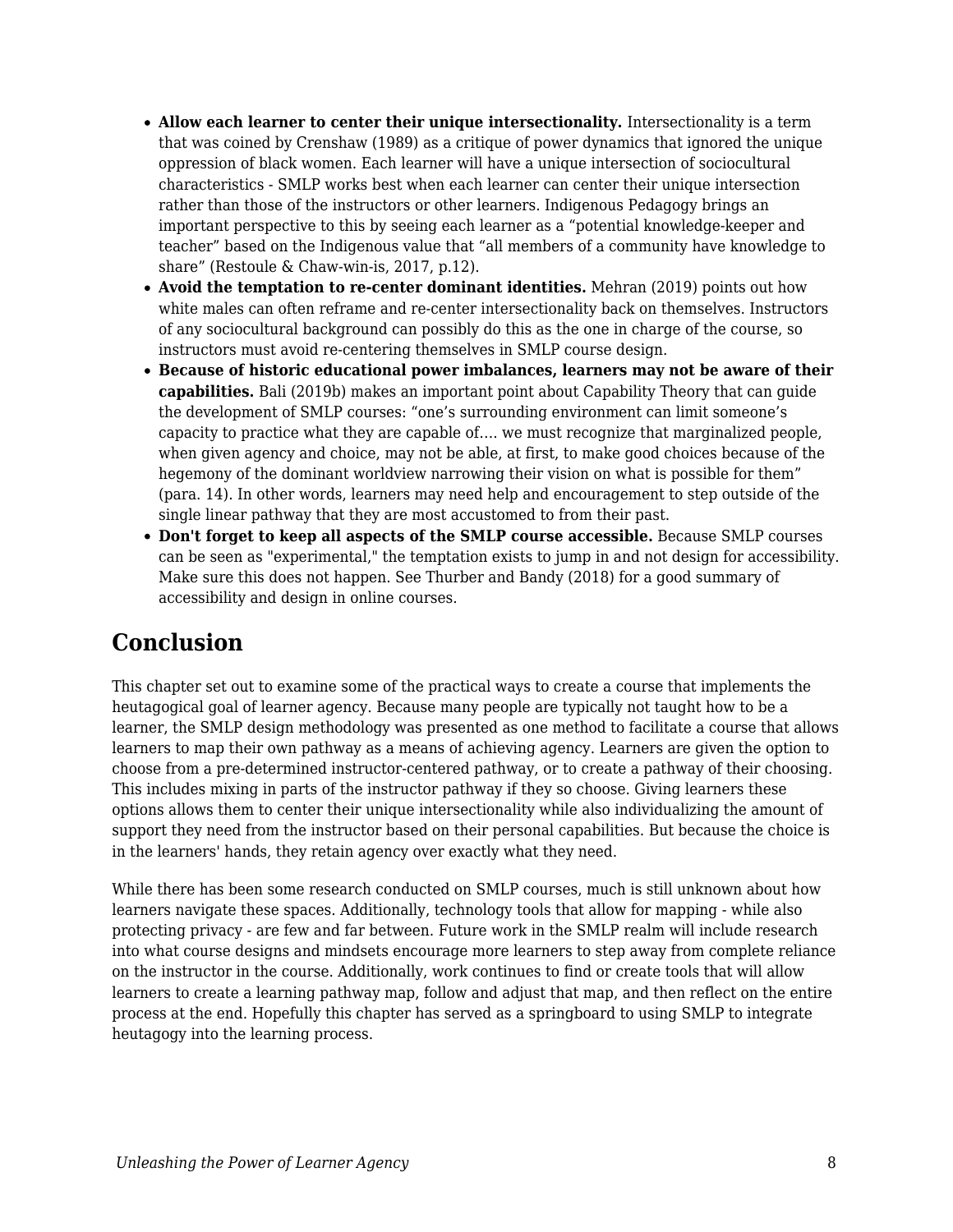### **References**

- Bali, M. (2019, March 23). Reflections on ungrading for the 4th time [Blog post]. [https://edtechbooks.org/-ircB](https://blog.mahabali.me/pedagogy/reflections-on-ungrading-for-the-4th-time/)
- Bali, M. (2019, December 31). Republishing: My journey to understanding intersectionality [Blog post]. [https://edtechbooks.org/-HCfg](https://blog.mahabali.me/pedagogy/critical-pedagogy/republishing-my-journey-to-understandingintersectionality/)
- Bali, M. & Caines, A. (2018). A call for promoting ownership, equity, and agency in faculty development via connected learning. *International Journal of Educational Technology in Higher Education, 15*(46). [https://edtechbooks.org/-uap](https://doi.org/10.1186/s41239-018-0128-8)
- Crenshaw, K. (1989). Demarginalizing the intersection of race and sex: A black feminist critique of antidiscrimination doctrine, feminist theory, and antiracist politics. *University of Chicago Legal Forum, 1989*(1), 139-167.
- Crosslin, M. (2014a, May 4). Designing a dual layer cMOOC/xMOOC [Blog post]. [https://edtechbooks.org/-NUsw](https://www.edugeekjournal.com/2014/05/04/designing-a-dual-layer-cmoocxmooc/)
- Crosslin, M. (2014b, September 23). Designing a neutral zone in dual-layer (customizable modality) MOOCs [Blog post]. [https://edtechbooks.org/-eRL](https://www.edugeekjournal.com/2015/09/23/designing-a-neutral-zone-in-dual-layer-customizable-moldality-moocs/)
- Crosslin, M. (2014c, September 26). Visual flow of learner tools in the dual layer MOOC [Blog post]. [https://edtechbooks.org/-mHEf](https://www.edugeekjournal.com/2014/09/26/visual-flow-of-learner-tools-in-the-dual-layer-mooc/)
- Crosslin, M. (2015a, January 20). The mirage of measurable success [Blog post]. [https://edtechbooks.org/-DhV](https://www.edugeekjournal.com/2015/01/20/the-mirage-of-measurable-success/)
- Crosslin, M. (2015b, October 1). Digging into what "choice" is in customizable modality/dual-layer [Blog post]. [https://edtechbooks.org/-pIZ](https://www.edugeekjournal.com/2015/10/01/digging-into-what-choice-is-in-customizable-modalitydual-layer/)
- Crosslin, M. (2015c, December 28). Every choice is awesome. Every path is cool when you're in #HumanMOOC [Blog post]. https://edtechbooks.org/-SSi
- Crosslin, M. (2016a). Customizable modality pathway learning design: Exploring personalized learning choices through a lens of self-regulated learning (Doctoral dissertation). University of North Texas, Denton, TX.
- Crosslin, M. (2016b, June 14). Evolution of the dual-layer/customizable pathways design MOOC [Blog post]. [https://edtechbooks.org/-ggaP](https://www.edugeekjournal.com/2016/06/14/evolution-of-the-dual-layercustomizable-pathways-design/)
- Crosslin, M. (2017, March 28). Creating a self-mapped learning pathway [Blog post]. [https://edtechbooks.org/-GxiB](https://www.edugeekjournal.com/2017/03/28/creating-a-self-mapped-learning-pathway/)
- Crosslin, M. (2018). Exploring self-regulated learning choices in a customisable learning pathway MOOC. *Australasian Journal of Educational Technology, 34*(1), 131-144.
- Crosslin, M. (2019, September 4). Building a self-mapped learning pathways micro-lesson: H5P vs Twine [Blog post]. [https://edtechbooks.org/-Xkhj](https://www.edugeekjournal.com/2019/09/04/building-a-self-mapped-learning-pathways-micro-lesson-h5p-vs-twine/)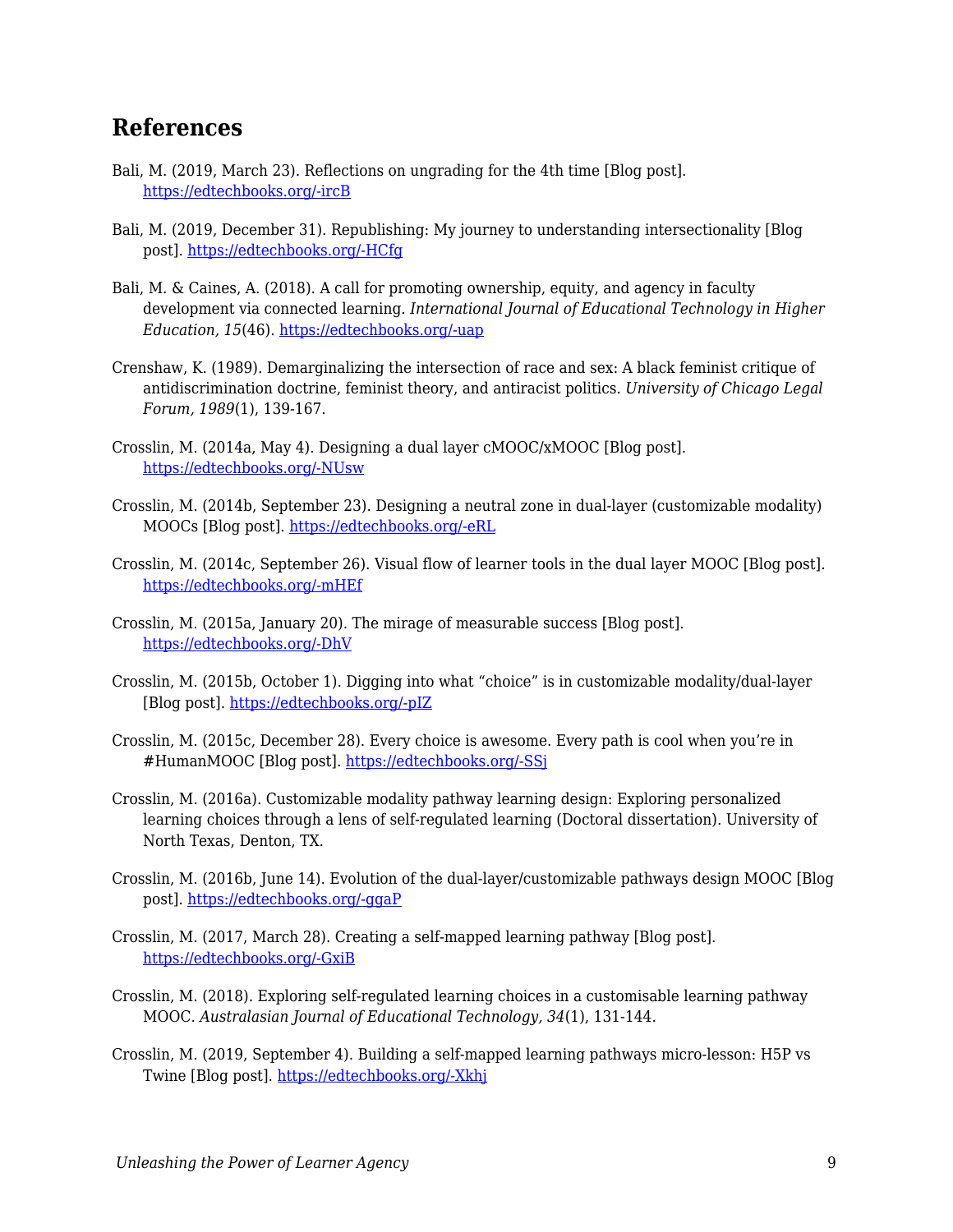- Crosslin, M., & Dellinger, J. T. (2015). Lessons learned while designing and implementing a multiple pathways xMOOC + cMOOC. In D. Slykhuis, & G. Marks (Eds.), *Proceedings of Society for Information Technology & Teacher Education International Conference* 2015 (pp. 250-255). Chesapeake, VA: Association for the Advancement of Computing in Education.
- Crosslin, M., Dellinger, J. T., Joksimovic, S., Kovanovic, V., & Gaševic, D. (2018). Customizable modalities for individualized learning: Examining patterns of engagement in dual-layer MOOCs. *Online Learning Journal, 22*(1). 19-38.
- Crosslin, M., Milikic, N., Dellinger, J. T., Jovic, I., & Breuer, K. (2019). Determining learning pathway choices utilizing process mining analysis on click stream data in a traditional college course. *Companion Proceedings of the 9th International Learning Analytics and Knowledge Conference*.
- Dawson, S., Joksimovic, S., Kovanovic, V., Gaševic, D., & Siemens, G. (2015). Recognising learner autonomy: Lessons and reflections from a joint x/c MOOC. *Proceedings of Higher Education Research and Development Society of Australasia 2015*, Melbourne, 117-129.
- Fasheh, M. (2000, September). The trouble with knowledge. Presented at EXPO 2000: A Global Dialogue on "Building Learning Societies - Knowledge, Information and Human Development," Hanover, Germany. [https://edtechbooks.org/-Kvv](http://www.swaraj.org/shikshantar/resources_fasheh.html)
- Freire, P. (1996). *Pedagogy of the oppressed* (revised). Continuum.
- Gilliard, C. (2019). Caught in the spotlight. *Urban Omnibus*. [https://edtechbooks.org/-kyIj](https://urbanomnibus.net/2020/01/caught-in-the-spotlight/)
- Hall, L. A. (2017, April 3). Dual pathways in online learning [Blog post]. [https://edtechbooks.org/-egeQ](http://teachingacademia.com/index.php/2017/04/03/dual-pathways-in-online-learning/)
- Hooks, b. (1994). *Teaching to transgress: Education as the practice of freedom*.: Routledge.
- Kilgore, W., & Al-Freih, M. (2017). MOOCs as an innovative pedagogical design laboratory. *International Journal on Innovations in Online Education, 1*(1).
- Kovanović, V., Joksimović, S., Gašević, D., Siemens, G., & Hatala, M. (2015). What public media reveals about MOOCs: A systematic analysis of news reports. *British Journal of Educational Technology. 46*(3), 510–527.
- McMillan Cottom, T. (2019, August 26). Rethinking the context of edtech. *EducauseReview 54*(3). [https://edtechbooks.org/-PeuD](https://er.educause.edu/articles/2019/8/rethinking-the-context-of-edtech)
- Mehran, P. (2019, December 22). Intersectionality: Not a term to recenter whiteness [Blog post]. [https://edtechbooks.org/-xmmks](https://womenofcolorinelt.wordpress.com/2019/12/22/intersectionality-not-a-term-to-recenter-whiteness/)
- Montero-Colbert, A., Delia Deckard, N., Stewart, B., Richard, S., & Nanan, A. (2019). Learning together in public and private: Exploring learner interactions and engagement in a blended platform MOOC environment. *Current Issues in Emerging eLearning, 6*(1), pp. 20-41.
- Noble, S. U. (2018). *Algorithms of oppression: How search engines reinforce racism*. NYU Press.
- Restoule, J. P.& Chaw-win-is. (2017, October). Old ways are the new way forward: How Indigenous pedagogy can benefit everyone. The Canadian Commission for UNESCO's IdeaLab.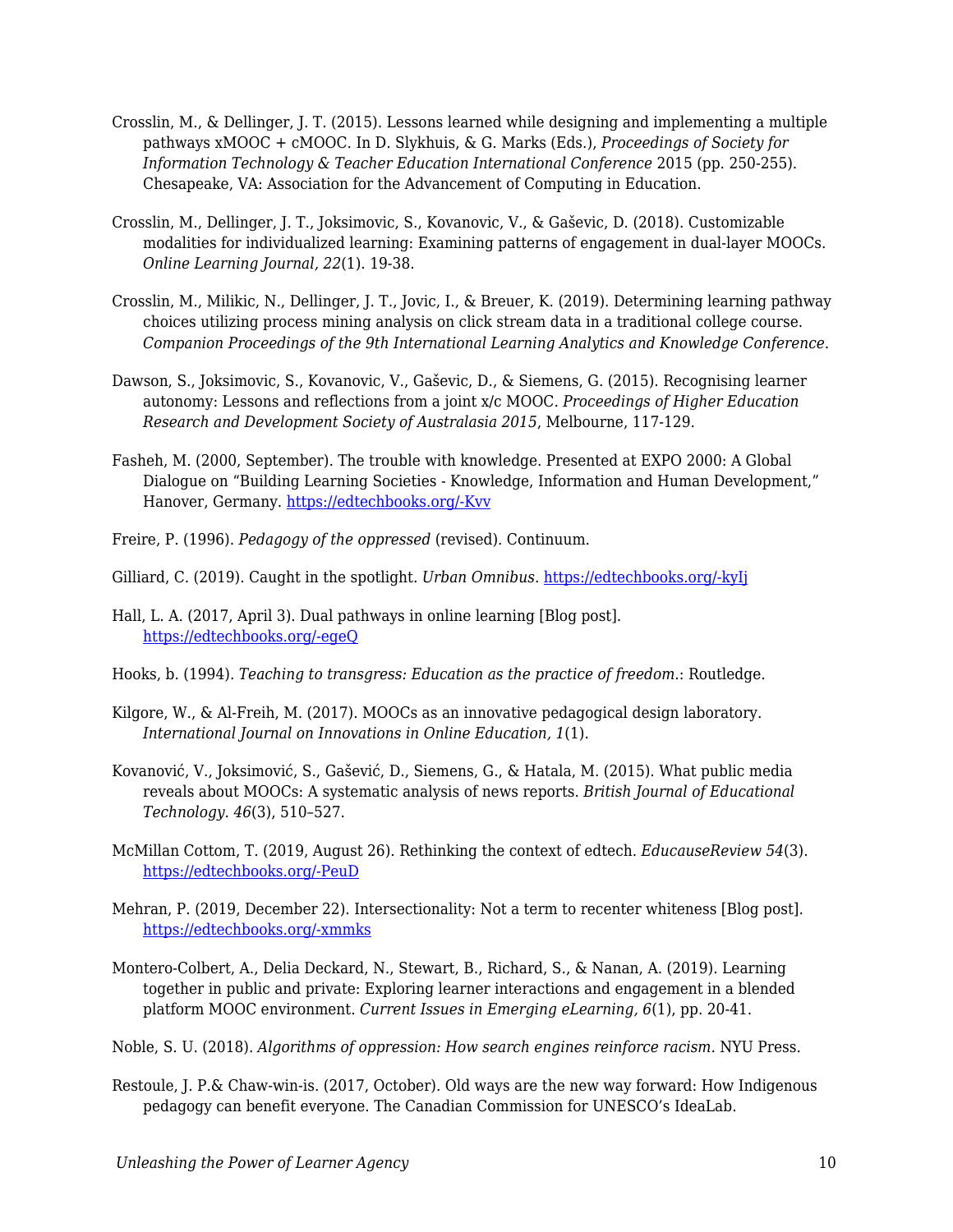[https://edtechbooks.org/-rEj](https://en.ccunesco.ca/-/media/Files/Unesco/OurThemes/EncouragingInnovation/20171026_Old-ways-are-the-new-way-forward_How-Indigenous-pedagogy-can-benefit-everyone_FINAL.pdf)

- Rosé, C. P., Ferschke, O., Tomar, G., Yang, D., Howley, I., Aleven, V., Siemens, G., Crosslin, M., Gasevic, D., & Baker, R. (2015). Challenges and opportunities of dual-layer MOOCs: Reflections from an edX deployment study. *Proceedings of the 11th International Conference on Computer Supported Collaborative Learning (CSCL 2015)*. Gothenburg, Sweden.
- Semingson, P. (2017, August 17). Engaging non-traditional students with (mobile-compatible) microlearning [Blog post]. Retrieved from [https://edtechbooks.org/-wLh](https://evolllution.com/programming/teaching-and-learning/engaging-non-traditional-students-with-mobile-compatible-microlearning/)
- Stommel, J. (2020, February 6). Ungrading: a FAQ. [https://edtechbooks.org/-PSeP](https://www.jessestommel.com/ungrading-an-faq/)
- Thurber, A.& Bandy, J. (2018). Creating Accessible Learning Environments. [https://edtechbooks.org/-Qqtf](http://cft.vanderbilt.edu/guides-sub-pages/creating-accessible-learning-environments/)
- Watters, A. (2019, December 31). The 100 worst ed-tech debacles of the decade [Blog post]. [https://edtechbooks.org/-BXTX](http://hackeducation.com/2019/12/31/what-a-shitshow)